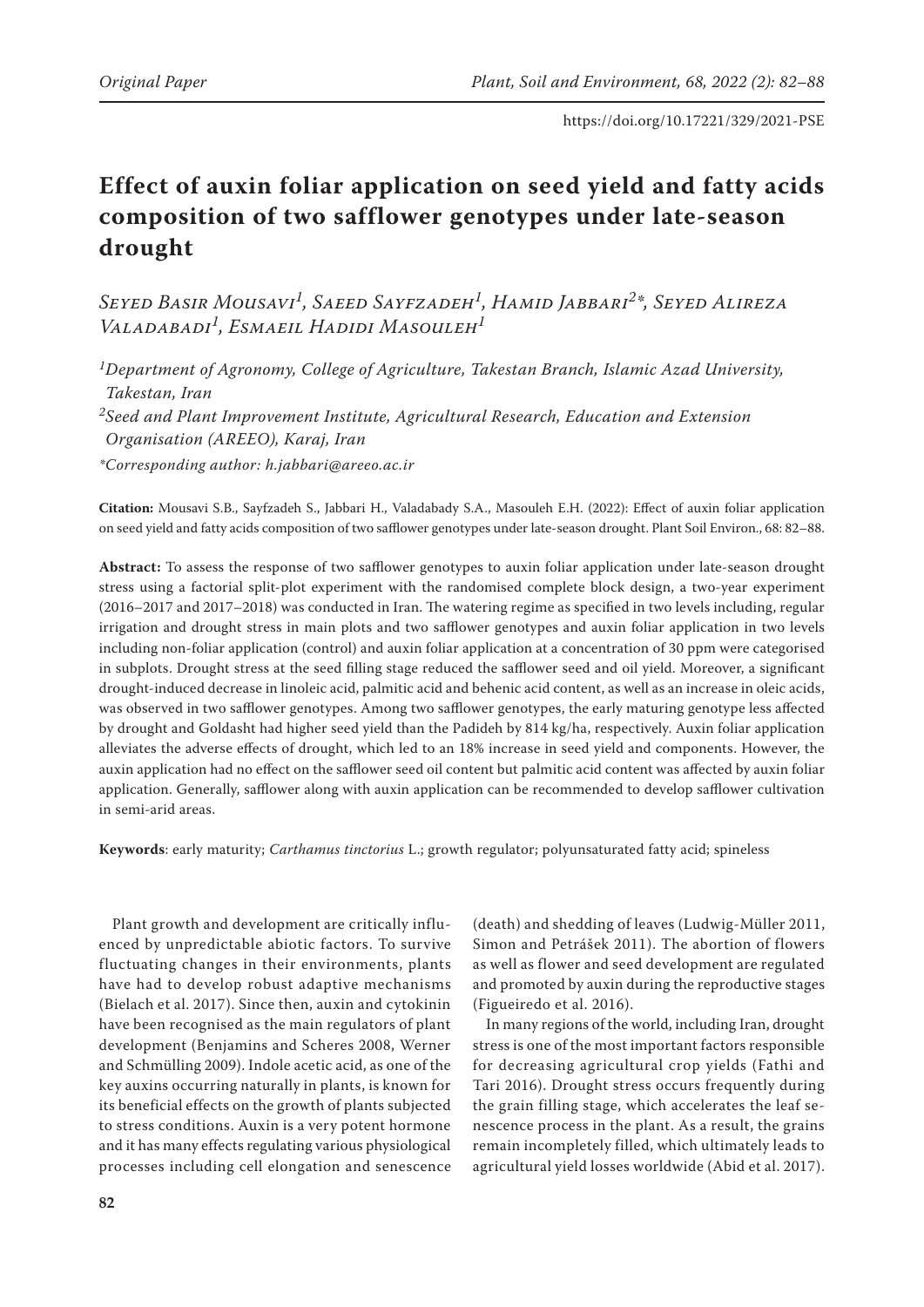Safflower (*Carthamus tinctorius* L.) has been grown commercially as one of the oldest oil-seed crops. Safflower is mainly used for edible oil (rich in linoleic and/or oleic acids), and natural dyes as a source of yellow and red dyes for food and clothing (Weiss 2000). The oil contents of safflower seeds ranged from 23.08% to 36.51%. Fatty acids in safflower oil are mostly contained linoleic acid (72.5–77.4%), oleic acid (13.5–17.6%), stearic acid (1.5–2.4%) and palmitic acid (5.7–7.9%) (Joshan et al. 2019). The major fatty acid of safflower oil is linoleic acid, which accounted for 55.1–77.0% in oils, with a mean value of 70.66% (Matthaus et al. 2015).

Safflower is more drought tolerant than other oilseed crops. So, it is suitable for the newly reclaimed soils where other oil-seed crops are difficult to grow (Hamza 2015). But, drought during the flowering and seed-filling stages significantly decreased seed yield in spring safflower (Soheili-Movahhed et al. 2019). On the other hand, the safflower seed yield is generally lower than that of other oil-seed crops; so, it is necessary to increase safflower yield. Information regarding the effect of growth regulators on the growth and yield of safflower are very limited (Soheili-Movahhed et al. 2019). Typically, auxin products are to be applied in the early vegetative stages. Study on the effect of growth hormones on foliage has largely focused on applications that occur near the flowering stage, due to the important roles of auxin in seed growth. Hazrati et al. (2020) found that the highest

safflower seed yield was obtained in the auxin foliar application. In addition, leaf foliar application of auxin in safflower cultivars increased linoleic acid and stearic acid of fatty acids in comparison with non-use of auxin (Hazrati et al. 2020). Therefore, the aim of this study was to evaluate the possible positive effect of auxin foliar application on drought tolerance in two spring and winter safflower cultivars.

#### **MATERIAL AND METHODS**

**Experimental design and procedure.** In this research, two safflower genotypes were cultivated in a field for two growing seasons (2016–2017 and 2017–2018) under two different watering regimes. Field experiments were conducted at the experimental field of seed and plant improvement institute (SPII) in Alborz province, Iran (35°49'12''N, 51°06'33''E, 1 321 m a.s.l.) (Figure 1). A split-plot factorial test was conducted in a complete randomised blocks design with three replications in which a combined analysis over two genotypes, two auxins foliar applications and two irrigation treatments were carried out. The irrigation was performed in two levels: regular watering (control) and the cut off watering from the seed-filling stage in main plots and foliar auxin applications including 0 (control) and 3 000 mg/L (30 ppm) auxin (0.5% surfactant-containing solution) and two safflower genotypes including Goldasht (early maturity and spineless with red dye flower),



Figure 1. Local weather data (average monthly temperatures and sum of monthly precipitation) of experimental site during 2016–2018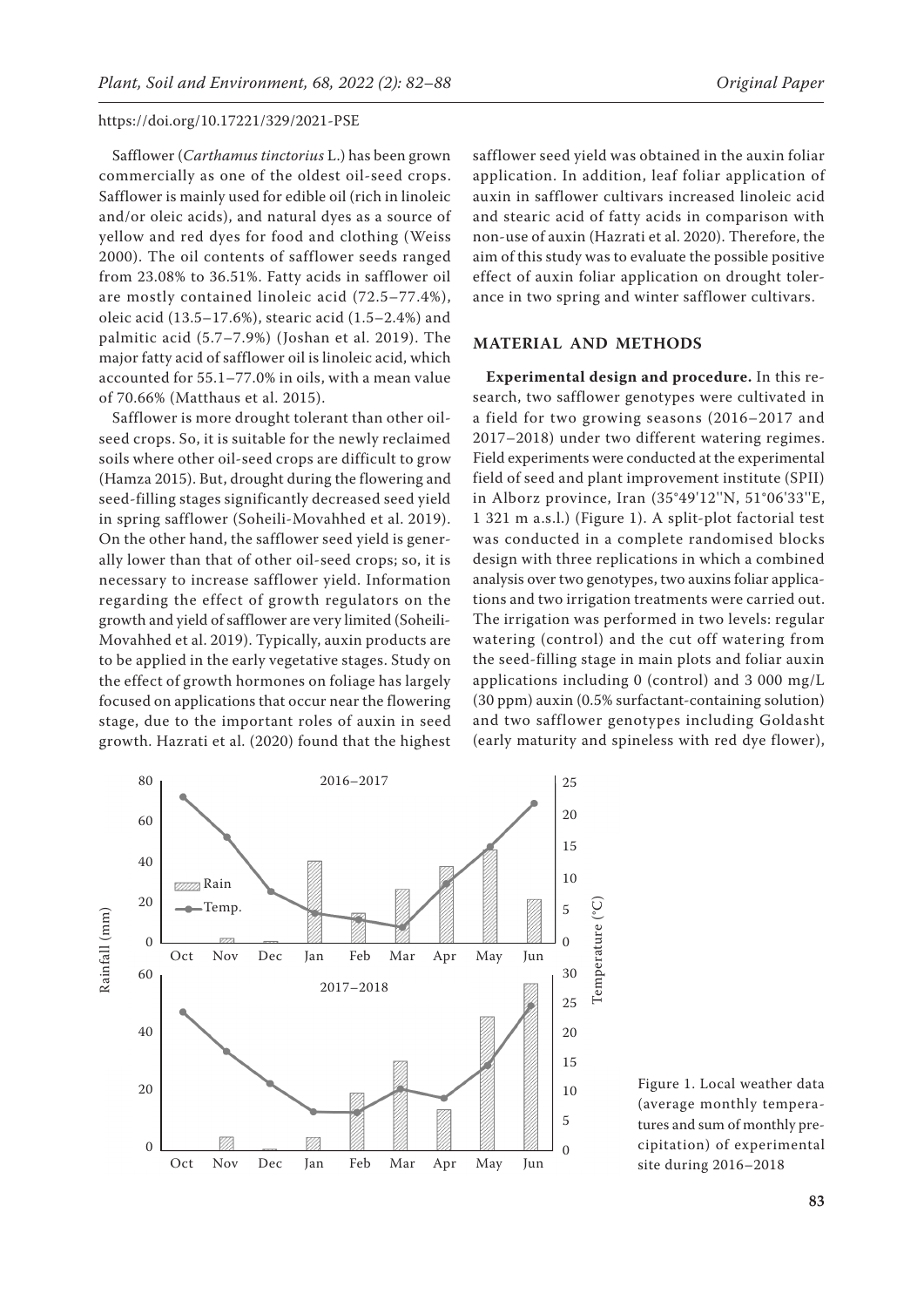| Soil depth<br>(cm) | Sand | Silt<br>$\cup$ lav |    |      | LU.          | UU   |      |       |     |  |
|--------------------|------|--------------------|----|------|--------------|------|------|-------|-----|--|
|                    |      | $\frac{1}{6}$      |    | pН   | (dS/m)       | (% ) |      | (ppm) |     |  |
| $0 - 30$           | 24   | $\sim$<br>. .      | 49 | 7.24 | റ ററ<br>4.44 | 0.58 | 0.06 | 12.6  | 256 |  |

Table 1. Physicochemical characteristics of the soil sample

EC – electrical conductivity; OC – organic carbon

and Padidehh (late maturity and spinny with orange dye flower) in subplots. Auxin (indole-3-acetic acid) was prepared from Barafshan company (Iran) and ethanol was used as a solvent to prepare the indole acetic acid solution. The foliar application was done in one step in 50% flowering, according to the BBCH scale, code 65 ), Flemmer et al. 2015). Safflower plants sprayed with distilled water are considered as control.

Before planting, the experimental field was disked and tilled to combine residue and to form a seedbed. Based on the results of the soil tests (Table 1), fertilisers were applied with 150 kg N/ha and 55 kg P/ha in 2016 and 2017. Safflower genotypes were planted on Oct. 12 (2016) and Oct. 13 (2017) respectively using a plot drill (Model Wintersteiger, Ried, Austria). Each experimental plot included six four-meter lines with 30 cm spacing and plant spacing on the line was 5 cm, with two lateral lines as margins.

**Measurements.** Matured plants were harvested in July of 2017 and 2018; then oven-dried at 70 °C. After separating, the number of seeds per plant and thousand seed weight also was measured. Oil content was calculated by nuclear magnetic resonance spectrometer (NMR) at 25 °C (Colnago et al. 2011). Oil content uttered based on a dry weight (DB%), and oil yield was determined as kg/ha. The composition of fatty acid in seed oil was measured in one year of the experiment (2016–2017). The composition of fatty acid in obtained oil was analysed by gas chromatography (Agilent) equipped with an FID and a capillary column (CP-Sil88, 50 m, 0.25 mm, 0.2  $\mu$ m). Initially, the oil was converted to fatty acid methyl esters (FAME) by hexane and potassium methylate. The initial column temperature was 150 °C, then increased to 240 °C at the rate of 5 °C/min. The injector and detector temperatures were, respectively, 250 °C and 280 °C. Peaks were recognised by comparing retention times with those of a commercial standard FAMEs mixture. The details on the GC running program are provided in Reiahisamani et al. (2018).

**Statistical analysis.** Analyses of variance were carried out by SAS statistical analysis software (v9.1 package, SAS Institute, Cary, USA). The least sig-

nificant difference (*LSD*) test was used to compare treatment means with a probability threshold of 0.05.

# **RESULTS AND DISCUSSION**

**Seed yield and components.** The combined ANOVA analysis results of safflower seed yield and yield components are shown in Table 2. Drought stress in the seed filling stage significantly reduced the head and seed per plant by 12% and 20%, respectively. Seed yield and thousand seed weight were also affected by drought stress at the seed filling stage and decreased by 14% and 4.7%, respectively (Table 3). In contrast, the auxin foliar application alleviated the drought stress negative impact and increased the head per plant (HPP), seed per plant (SPP), thousand seed weight (TSW), and seed yield (SY) by 10, 18, 3.7, and 18%, respectively. Among the safflower genotypes, the Goldasht genotype had higher yield components than the Padideh. The higher seed yield also was obtained in the Goldasht as 2 269 kg/ha (Table 3). Rastogi et al. (2013) have been reported increasing safflower head per plant by the application of different auxin concentrations in both greenhouse and field conditions. Rastogi et al. (2013) also found that the use of 0.5–1 ppm of auxin is effective in stimulating vegetative growth and increasing seed yield and components. Increased seed and oil yield of safflower by application of growth regulators such as kinetin and salicylic acid has previously been well documented (Zand et al. 2010, Ullah and Bano 2011).

**Oil content and fatty acid composition.** The ANOVA analysis results of safflower oil content and fatty acid composition are shown in Tables 2 and 4. The results showed that the watering regime and auxin foliar application had no significant effect on the safflower seed oil content. Among the genotypes, the Padideh had higher oil content than the Goldasht genotype, by an average of 27.1% (Table 5). The watering regime had a significant effect on oleic acid, linoleic acid, palmitic acid and behenic acid content. Auxin foliar application had a significant effect only on palmitic acid content. The two safflower cultivars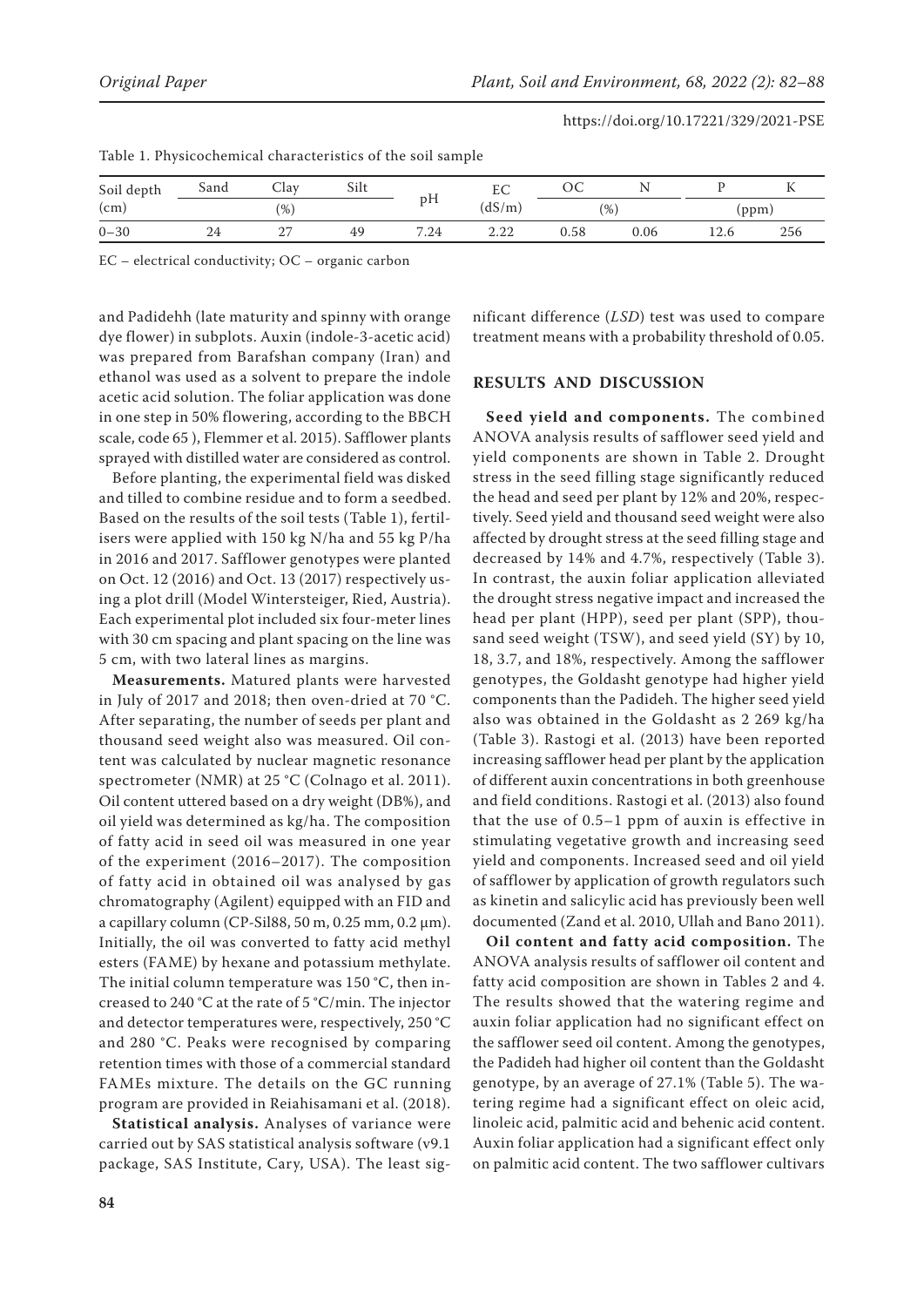Table 2. Combined analysis of variance for yield components seed yield and seed oil of safflower genotypes

| Sources of variance                                                    | df           | HPP              | SPP                      | <b>TSW</b> | SY | <b>OP</b> |
|------------------------------------------------------------------------|--------------|------------------|--------------------------|------------|----|-----------|
| Year                                                                   | 1            | $\ddot{\approx}$ | $\pm$ $\pm$              | 染染         | 染染 | ns        |
| Year $\times$ rep                                                      | 4            |                  |                          |            |    |           |
| Irrigation                                                             | 1            | 染染               | 染染                       | 染染         | 米  | ns        |
| Irrigation $\times$ year                                               | 1            | ns               | ns                       | ns         | ns | ns        |
| Error I                                                                | 4            |                  | $\overline{\phantom{0}}$ |            | —  |           |
| Cultivar                                                               | 1            | 染染               | 染染                       | 染染         | 染染 | 染染        |
| Foliar application                                                     | 1            | 染染               | 染染                       | 染染         | 永  | ns        |
| Year x cultivar                                                        | $\mathbf{1}$ | 非法               | ns                       | 染染         | 染染 | ns        |
| Year $\times$ foliar application                                       | 1            | ns               | ns                       | ns         | ns | ns        |
| Irrigation × cultivar                                                  | 1            | ns               | ns                       | ns         | ns | ns        |
| Irrigation $\times$ cultivar $\times$ year                             | 1            | ns               | ns                       | ns         | ns | ns        |
| Irrigation $\times$ foliar application                                 | 1            | ns               | ns                       | ns         | ns | ns        |
| Year $\times$ irrigation $\times$ foliar application                   | 1            | ns               | ns                       | ns         | ns | ns        |
| Foliar application $\times$ cultivar                                   | 1            | ns               | ns                       | ns         | ns | ns        |
| Foliar application $\times$ cultivar $\times$ year                     | 1            | ns               | ns                       | ns         | ns | ns        |
| Irrigation $\times$ cultivar $\times$ foliar application               | 1            | ns               | ns                       | ns         | ns | ns        |
| Year $\times$ irrigation $\times$ cultivar $\times$ foliar application | 1            | ns               | ns                       | ns         | ns | ns        |
| Error II                                                               | 24           | —                | —                        |            | —  |           |
| CV(%)                                                                  |              | 6.1              | 7.5                      | 1.8        | 23 | 2.7       |

ns – non-significant; \**P* < 0.05; \*\**P* < 0.01; HPP – head per plant; SPP – seed per plant; TSW – thousand seed weight; SY – seed yield; OP – oil percent

were significantly different in all fatty acids except palmitoleic acid (Table 4). Interaction effect of irrigation × foliar application on linoleic acid, palmitic acid and linolenic acid was significant, whereas irrigation × cultivar interaction effect, was significant only on arachidic and behenic acids (Table 4).

Change in the fatty acids composition in extracted oil from two safflower genotypes in both normal and stress conditions, auxin foliar application and two genotypes is shown in Table 5. The watering regime and genotypes had a significant effect on fatty acids composition; so, drought stress at the seed filling stage led to an increase in oleic acid, as well as a decrease in palmitic acid and behenic acid content. In two safflower genotypes, drought stress led to a substantial decrease in linoleic acid content. Analysis of the fatty acid composition of extracted oil from safflower seeds showed that linoleic, palmitic and behenic acid was negatively affected by drought while increasing response in oleic acids content was observed. A similar relation between the fatty acids fraction and the drought stress has been reported for

| Treatment          |                  | <b>HPP</b>        | <b>SPP</b>       |                   |                    |
|--------------------|------------------|-------------------|------------------|-------------------|--------------------|
|                    |                  |                   |                  | TSW(g)            | SY (kg/ha)         |
| Watering regimes   | regular watering | $24.5^{\rm a}$    | 613 <sup>a</sup> | $33.5^{\rm a}$    | 2008 <sup>a</sup>  |
|                    | drought          | 21.6 <sup>b</sup> | 486 <sup>b</sup> | 31.9 <sup>b</sup> | $1716^b$           |
| Foliar application | distilled water  | 22 <sup>b</sup>   | 503 <sup>b</sup> | 32.1 <sup>b</sup> | 1707 <sup>b</sup>  |
|                    | auxin            | $24.2^{\rm a}$    | 596 <sup>a</sup> | 33.3 <sup>a</sup> | 2.017 <sup>a</sup> |
| Genotype           | Padideh          | $22.2^{b}$        | 505 <sup>b</sup> | $24.6^{b}$        | 1.455 <sup>b</sup> |
|                    | Goldasht         | 23.9 <sup>a</sup> | 593 <sup>a</sup> | 40.8 <sup>a</sup> | 2.269 <sup>a</sup> |

Values denoted by different letters are significantly different, *P* < 0.05. HPP – head per plant; SPP – seed per plant; TSW – thousand seed weight; SY – seed yield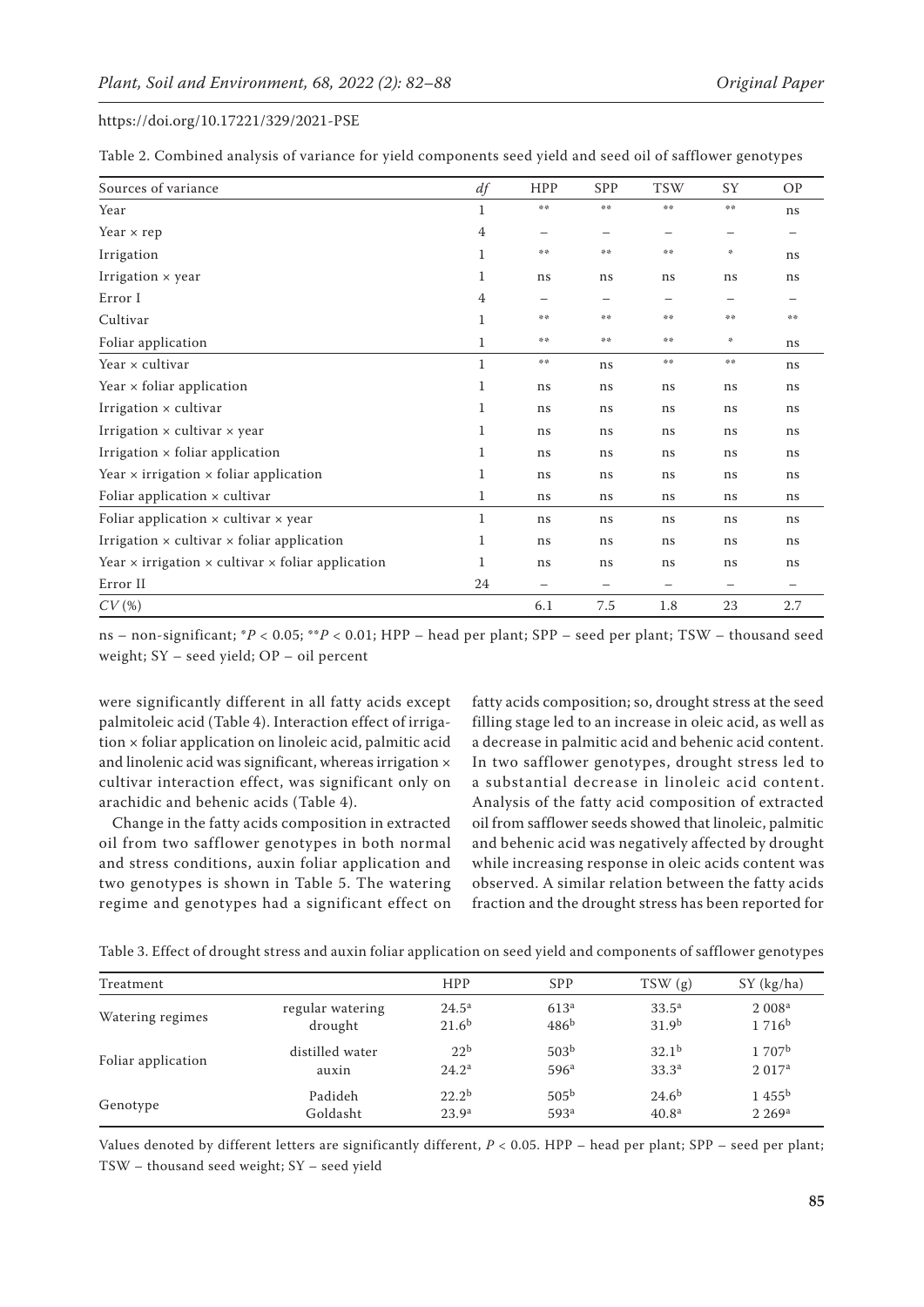| Sources of variance                                      | df          | <b>OA</b>                | LA  | PA  | PLA | SA  | LNA | AA  | GA. | <b>BA</b> |
|----------------------------------------------------------|-------------|--------------------------|-----|-----|-----|-----|-----|-----|-----|-----------|
| Rep                                                      | 2           | 染染                       | ns  | ns  | 染染  | 染染  | ns  | ns  | ns  | *         |
| Irrigation                                               | 1           | 染染                       | 染染  | 染染  | ns  | ns  | ns  | ns  | ns  | 染染        |
| Error I                                                  | 2           | $\overline{\phantom{m}}$ | -   |     |     |     | -   |     |     |           |
| Cultivar                                                 | $\mathbf 1$ | 染染                       | 染染  | 染染  | ns  | 染染  | 染染  | 染染  | 操作  | 操作        |
| Foliar application                                       | 1           | ns                       | ns  | 普季  | ns  | ns  | ns  | ns  | ns  | ns        |
| Irrigation $\times$ cultivar                             | 1           | ns                       | ns  | ns  | ns  | ns  | ns  | 永   | ns  | 染染        |
| Irrigation $\times$ foliar application                   | 1           | ns                       | 染染  | 贵   | ns  | ns  | 苦苦  | ns  | ns  | ns        |
| Foliar application $\times$ cultivar                     | 1           | ns                       | ns  | ns  | ns  | ns  | ns  | ns  | ns  | ns        |
| Irrigation $\times$ cultivar $\times$ foliar application | 1           | ns                       | ns  | ns  | ns  | ns  | ns  | ns  | ns  | ns        |
| Error II                                                 | 12          | $\overline{\phantom{0}}$ |     |     |     |     |     |     |     |           |
| CV(%)                                                    |             | 1.3                      | 0.4 | 0.3 | 2.6 | 8.7 | 8.6 | 2.5 | 9.1 | 12.8      |

#### Table 3. Analysis of variance for oil fatty acids content of safflower genotypes

ns – non-significant; \**P* < 0.05; \*\**P* < 0.01; OA – oleic acid; LA – linoleic acid; PA – palmitic acid; PLA – palmitoleic acid; SA – stearic acid; LNA – linolenic acid; AA – arachidic acid; GA – gadoleic acid; BA – behenic acid

safflower (Joshan et al. 2019). Some evidence confirms that concept that membrane lipids augmented by the polyunsaturated fatty acid fraction are better able to conserve the plant's photosynthetic system (Allakhverdiev et al. 2001).

The higher oleic acid content was obtained in the Padideh genotype by 17.4%, while the related value for linoleic acid was observed in the Goldasht by 75.5% (Table 5). Generally, safflower oil contains 71–75% linoleic acid and 16–20% oleic acid (Velasco and Fernández-Martínez 2001, Rahmani et al. 2019).

In non-drought stress conditions, auxin foliar application had no significant effect on palmitic acid and linolenic acid but caused a significant reduction in linoleic acid (Figure 2). In contrast, auxin foliar application had a significant effect on palmitic acid and linolenic acid, under drought stress conditions, and palmitic and linolenic acids content were higher in auxin application compared to distilled water (Figure 2).

In both non-drought stress and drought stress conditions, Padideh had more arachidic and behnic acids than Goldasht cultivar, but in Padideh, drought stress led to a 23% and 34% reduction in arachidic and behnic acids percentage, respectively, compared to normal conditions (Figure 3).

Goldasht genotype had a high unsaturated fatty acids content (90.65%) and the minimum amount of saturated fatty acids (9.35%). In unsaturated fatty acids, the PUFA (polyunsaturated fatty acids) was

|                    |                             | <b>OP</b>                              | OA                                   | LA                                     | PA                                     | <b>PLA</b>                                                | SА                | <b>LNA</b>                                                                                                                                                     | AA                                 | GА                                     | BA                                     |
|--------------------|-----------------------------|----------------------------------------|--------------------------------------|----------------------------------------|----------------------------------------|-----------------------------------------------------------|-------------------|----------------------------------------------------------------------------------------------------------------------------------------------------------------|------------------------------------|----------------------------------------|----------------------------------------|
| Treatment          |                             | (%)                                    |                                      |                                        |                                        |                                                           |                   |                                                                                                                                                                |                                    |                                        |                                        |
| Watering regimes   | regular watering<br>drought | $25.8^{\rm a}$<br>$25.4^{\rm a}$       | 15.4 <sup>b</sup><br>16 <sup>a</sup> | $73.4^{\rm b}$                         |                                        | 6.72 <sup>b</sup> 0.058 <sup>a</sup>                      |                   | 74.6 <sup>a</sup> 6.82 <sup>a</sup> 0.059 <sup>a</sup> 1.91 <sup>a</sup> 0.061 <sup>a</sup> 0.17 <sup>a</sup><br>$1.91^a$ 0.061 <sup>a</sup> 0.13 <sup>a</sup> |                                    | $0.11^{\rm a}$<br>0.11 <sup>a</sup>    | $0.14^{a}$<br>0.09 <sup>b</sup>        |
| Foliar application | distilled water<br>auxin    | $25.5^{\rm a}$<br>$25.6^{\rm a}$       | 15.6 <sup>a</sup><br>$15.8^{a}$      | 74.1 <sup>a</sup><br>73.8 <sup>a</sup> | 6.79 <sup>a</sup>                      | $6.75^{\rm b}$ 0.058 <sup>a</sup><br>$0.059$ <sup>a</sup> | 1.89 <sup>a</sup> | $1.92^a$ 0.060 <sup>a</sup> 0.14 <sup>a</sup><br>$0.060^{\rm a}$                                                                                               | $0.15^{\rm a}$                     | 0.11 <sup>a</sup><br>0.11 <sup>a</sup> | 0.11 <sup>a</sup><br>0.11 <sup>a</sup> |
| Genotypes          | Padideh<br>Goldasht         | 27.1 <sup>a</sup><br>24.1 <sup>b</sup> | $17.4^a$<br>$14.1^{b}$               | $72.4^b$<br>$75.5^{\rm a}$             | 5.64 <sup>b</sup><br>7.90 <sup>a</sup> | $0.063^{\rm a}$<br>0.054 <sup>a</sup>                     | 2.36 <sup>a</sup> | $0.076^{\rm a}$<br>$1.45^{\rm b}$ 0.044 <sup>b</sup>                                                                                                           | $0.30^{\rm a}$<br>0.0 <sup>b</sup> | $0.14^{a}$<br>0.08 <sup>b</sup>        | 0.23 <sup>a</sup><br>0.0 <sup>b</sup>  |

Table 5. Effect of drought stress and auxin foliar application on oil percent and fatty acids composition of safflower genotypes

Values denoted by different letters are significantly different, *P* < 0.05; OP – oil percent; OA – oleic acid; LA – linoleic acid; PA – palmitic acid; PLA – palmitoleic acid; SA – stearic acid; LNA – linolenic acid; AA – arachidic acid; GA – gadoleic acid; BA – behenic acid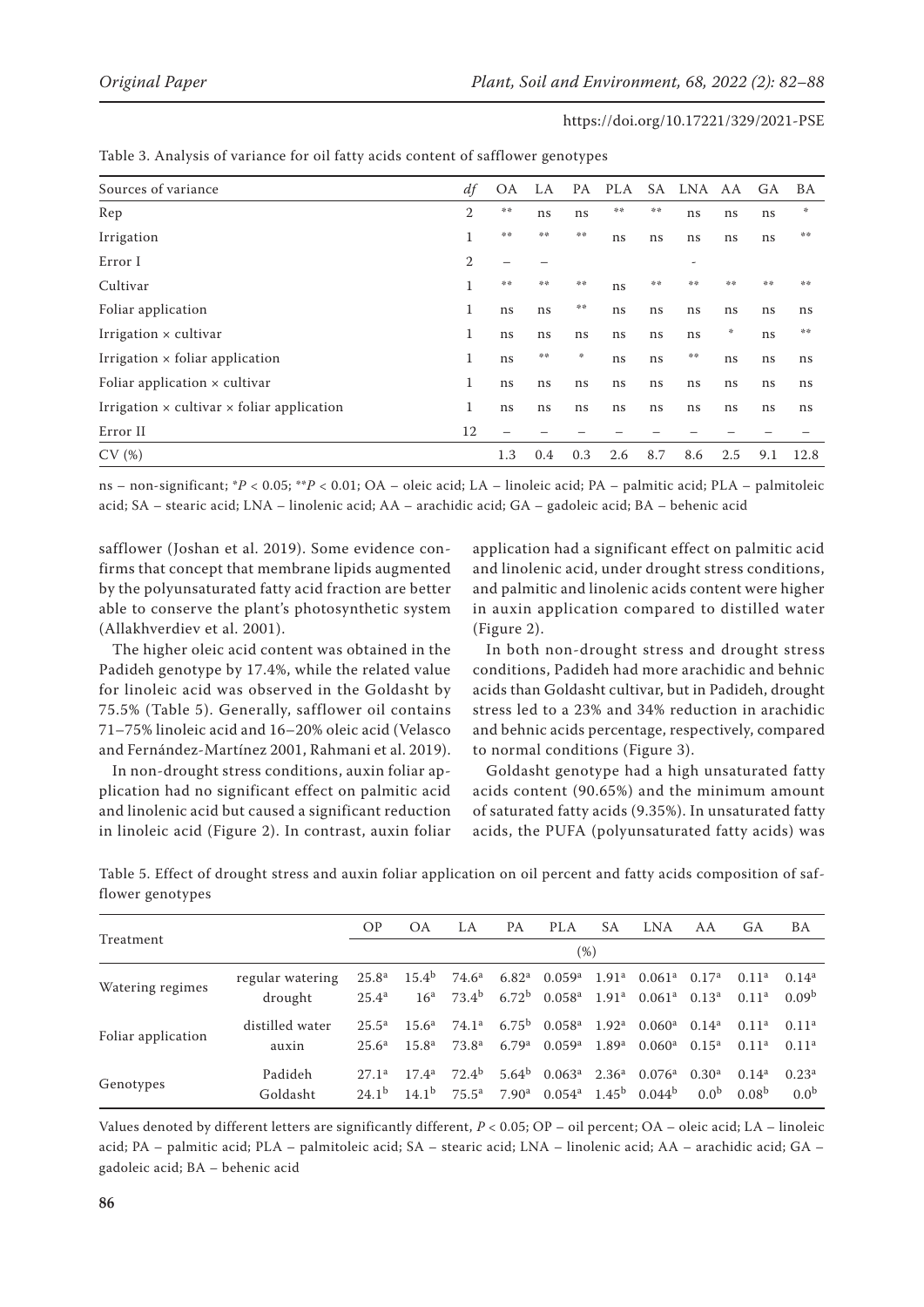



Normal Drought

Figure 2. Effect of auxin application on (A) palmitic acid; (B) linoleic acid and (C) linolenic acid content of safflower in different watering regime. The lowercase letters indicate significant difference (*P* < 0.05) between watering regime

found to be dominant with the highest concentration of linoleic acid (75.5%) followed by oleic acid (17.4%). Whereas, palmitic acid showed the highest concentration 7.9% among all the saturated fatty acids. In the present study, the auxin foliar application had no effect on the fatty acid composition of safflower oil except palmitic acid. Palmitic acid content was significantly increased by auxin foliar application.

The outcome of this study showed that drought stress at the seed filling stage impressed the seed yield and oil content. In contrast, the auxin foliar application reduced the negative effects of drought by improving plant growth. However, the safflower seed oil content did not improve by auxin application. The Goldasht genotype with higher chlorophyll index, osmolytes content as well as higher seed yield was more drought-tolerant than the Padideh genotype; so that can be recommended to develop safflower cultivation and breeding programs in semi-arid areas.



Figure 3. Effect of watering regime on (A) arachidic acid and (B) behenic acid content in two safflower genotypes. The lowercase letters indicate significant difference (*P* < 0.05) between genotypes